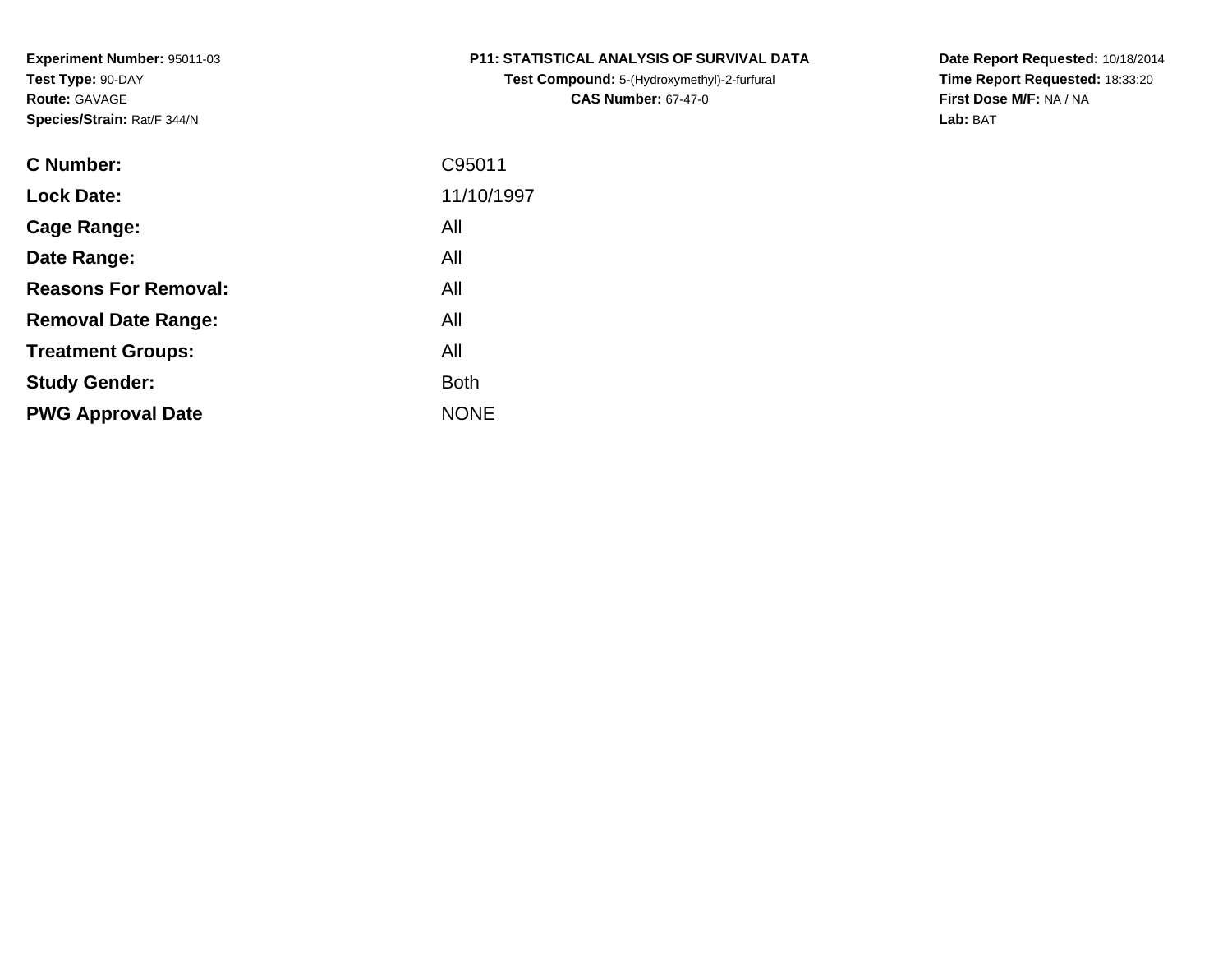**Test Compound:** 5-(Hydroxymethyl)-2-furfural **CAS Number:** 67-47-0

**Date Report Requested:** 10/18/2014**Time Report Requested:** 18:33:20**First Dose M/F:** NA / NA**Lab:** BAT

# **Male RATFIRST TERMINAL SACRIFICE AT 94 DAYS**

|                              |                     | INDIVIDUAL SURVIVAL TIMES (DAYS) |                    |
|------------------------------|---------------------|----------------------------------|--------------------|
| $DOSE = 0$ MG/KG             |                     |                                  |                    |
| <b>TOTAL 10</b>              | UNCENSORED DEATHS 0 | CENSORED DEATHS 0                | <b>TERMINAL 10</b> |
| <b>UNCENSORED DEATH DAYS</b> |                     |                                  |                    |
| none                         |                     |                                  |                    |
| <b>CENSORED DEATH DAYS</b>   |                     |                                  |                    |
| none                         |                     |                                  |                    |
| $DOSE = 94 MGI/KG$           |                     |                                  |                    |
| <b>TOTAL 10</b>              | UNCENSORED DEATHS 0 | CENSORED DEATHS 0                | <b>TERMINAL 10</b> |
| <b>UNCENSORED DEATH DAYS</b> |                     |                                  |                    |
| none                         |                     |                                  |                    |
| <b>CENSORED DEATH DAYS</b>   |                     |                                  |                    |
| none                         |                     |                                  |                    |
| $DOSE = 188$<br><b>MG/KG</b> |                     |                                  |                    |
| <b>TOTAL 10</b>              | UNCENSORED DEATHS 0 | <b>CENSORED DEATHS 0</b>         | <b>TERMINAL 10</b> |
| UNCENSORED DEATH DAYS        |                     |                                  |                    |
| none                         |                     |                                  |                    |
| <b>CENSORED DEATH DAYS</b>   |                     |                                  |                    |
| none                         |                     |                                  |                    |
| $DOSE = 375$<br><b>MG/KG</b> |                     |                                  |                    |
| <b>TOTAL 10</b>              | UNCENSORED DEATHS 0 | <b>CENSORED DEATHS 0</b>         | <b>TERMINAL 10</b> |
| <b>UNCENSORED DEATH DAYS</b> |                     |                                  |                    |
| none                         |                     |                                  |                    |
| <b>CENSORED DEATH DAYS</b>   |                     |                                  |                    |
| none                         |                     |                                  |                    |

(A) FIRST TERMINAL SACRIFICE

(B) THE FIRST ENTRY IS THE TREND TEST (TARONE, 1975) RESULT. SUBSEQUENT ENTRIES ARE THE RESULTS OF PAIRWISE TESTS (COX, 1972). NEGATIVE TRENDS ARE INDICATED BY "N".

(C) MEAN OF ALL UNCENSORED DEATHS PRIOR TO TERMINAL SACRIFICE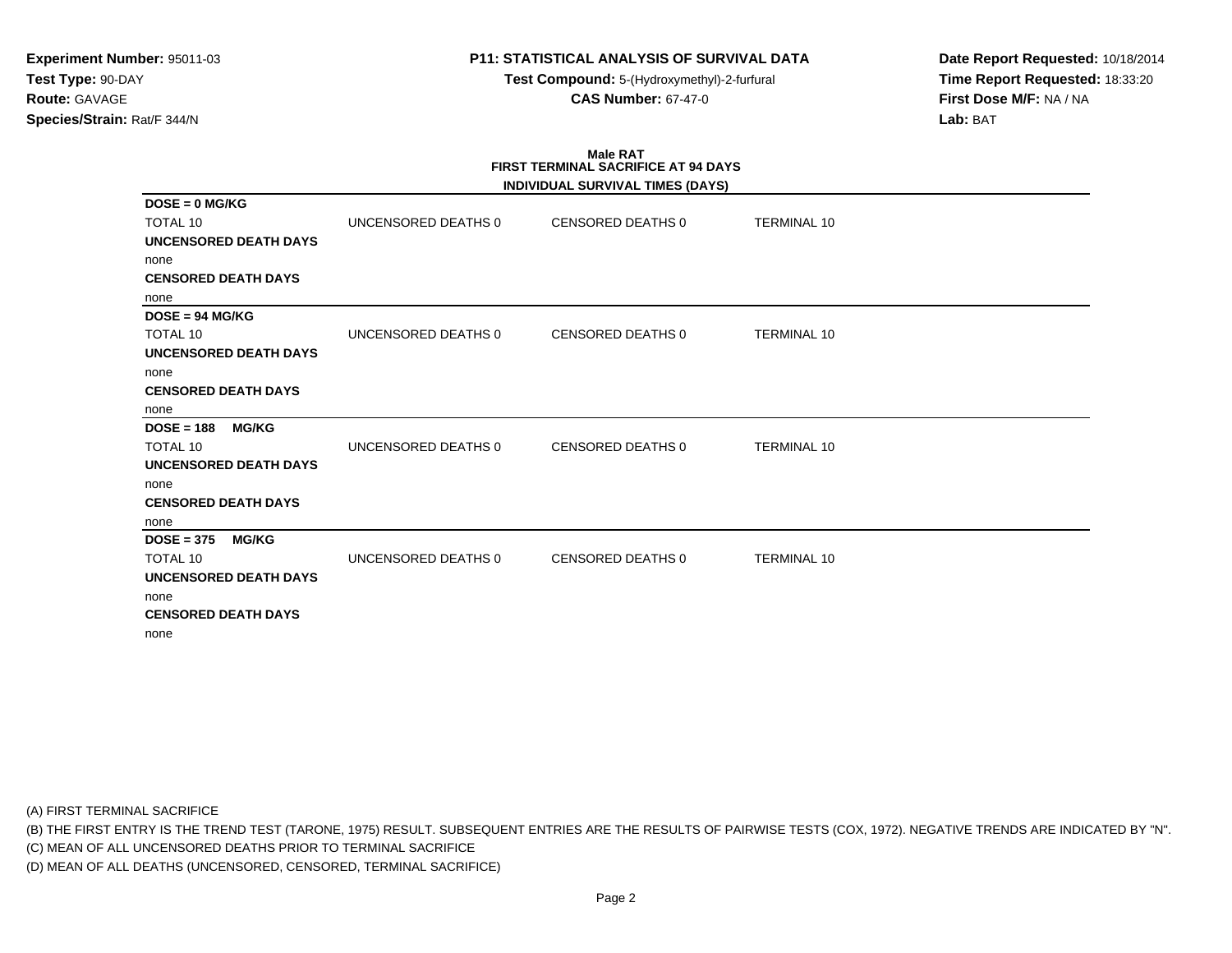**Test Compound:** 5-(Hydroxymethyl)-2-furfural **CAS Number:** 67-47-0

**Date Report Requested:** 10/18/2014**Time Report Requested:** 18:33:20**First Dose M/F:** NA / NA**Lab:** BAT

#### **Male RAT FIRST TERMINAL SACRIFICE AT 94 DAYSINDIVIDUAL SURVIVAL TIMES (DAYS)**

| <b>MG/KG</b><br>$DOSE = 750$  |                     |                          |                   |
|-------------------------------|---------------------|--------------------------|-------------------|
| TOTAL 10                      | UNCENSORED DEATHS 0 | CENSORED DEATHS 0        | TERMINAL 10       |
| <b>UNCENSORED DEATH DAYS</b>  |                     |                          |                   |
| none                          |                     |                          |                   |
| <b>CENSORED DEATH DAYS</b>    |                     |                          |                   |
| none                          |                     |                          |                   |
| <b>MG/KG</b><br>$DOSE = 1500$ |                     |                          |                   |
| TOTAL 10                      | UNCENSORED DEATHS 0 | <b>CENSORED DEATHS 1</b> | <b>TERMINAL 9</b> |
| UNCENSORED DEATH DAYS         |                     |                          |                   |
| none                          |                     |                          |                   |
| <b>CENSORED DEATH DAYS</b>    |                     |                          |                   |
| 16                            |                     |                          |                   |

(A) FIRST TERMINAL SACRIFICE

(B) THE FIRST ENTRY IS THE TREND TEST (TARONE, 1975) RESULT. SUBSEQUENT ENTRIES ARE THE RESULTS OF PAIRWISE TESTS (COX, 1972). NEGATIVE TRENDS ARE INDICATED BY "N".

(C) MEAN OF ALL UNCENSORED DEATHS PRIOR TO TERMINAL SACRIFICE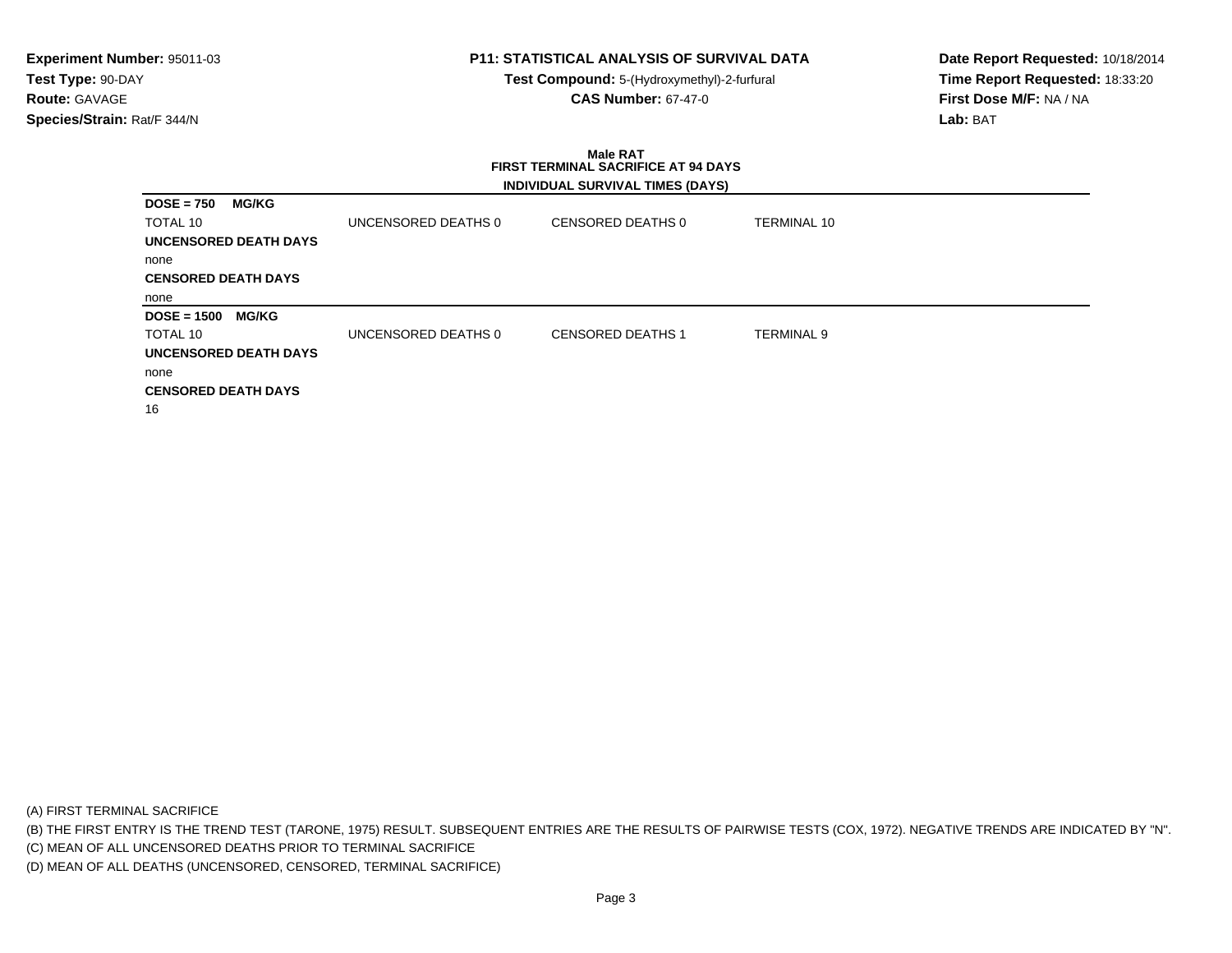**Test Compound:** 5-(Hydroxymethyl)-2-furfural

**CAS Number:** 67-47-0

**Date Report Requested:** 10/18/2014**Time Report Requested:** 18:33:20**First Dose M/F:** NA / NA**Lab:** BAT

### **Male RATFIRST TERMINAL SACRIFICE AT 94 DAYS**

## **KAPLAN-MEIER SURVIVAL PROBABILITY ESTIMATES (%)**

| 10<br>60<br>90<br>94(A)<br>30<br>20<br>70<br>80<br>50<br>40<br>100.0<br>100.0<br>100.0<br>100.0<br>100.0<br>100.0<br>100.0<br>100.0<br>100.0<br>100.0<br>100.0<br>100.0<br>100.0<br>100.0<br>100.0<br>100.0<br>100.0<br>100.0<br>100.0<br>100.0<br><b>MG/KG</b><br>100.0<br>100.0<br>100.0<br>100.0<br>100.0<br>100.0<br>100.0<br>100.0<br>100.0<br>100.0<br><b>MG/KG</b><br>100.0<br>100.0<br>100.0<br>100.0<br>100.0<br>100.0<br>100.0<br>100.0<br>100.0<br>100.0 |
|---------------------------------------------------------------------------------------------------------------------------------------------------------------------------------------------------------------------------------------------------------------------------------------------------------------------------------------------------------------------------------------------------------------------------------------------------------------------|
| 0 MG/KG<br>188<br>375                                                                                                                                                                                                                                                                                                                                                                                                                                               |
| <b>94 MG/KG</b>                                                                                                                                                                                                                                                                                                                                                                                                                                                     |
|                                                                                                                                                                                                                                                                                                                                                                                                                                                                     |
|                                                                                                                                                                                                                                                                                                                                                                                                                                                                     |
|                                                                                                                                                                                                                                                                                                                                                                                                                                                                     |
| 750<br><b>MG/KG</b><br>100.0<br>100.0<br>100.0<br>100.0<br>100.0<br>100.0<br>100.0<br>100.0<br>100.0<br>100.0                                                                                                                                                                                                                                                                                                                                                       |
| MG/KG<br>100.0<br>1500<br>100.0<br>100.0<br>100.0<br>100.0<br>100.0<br>100.0<br>100.0<br>100.0<br>100.0                                                                                                                                                                                                                                                                                                                                                             |

(A) FIRST TERMINAL SACRIFICE

(B) THE FIRST ENTRY IS THE TREND TEST (TARONE, 1975) RESULT. SUBSEQUENT ENTRIES ARE THE RESULTS OF PAIRWISE TESTS (COX, 1972). NEGATIVE TRENDS ARE INDICATED BY "N".

(C) MEAN OF ALL UNCENSORED DEATHS PRIOR TO TERMINAL SACRIFICE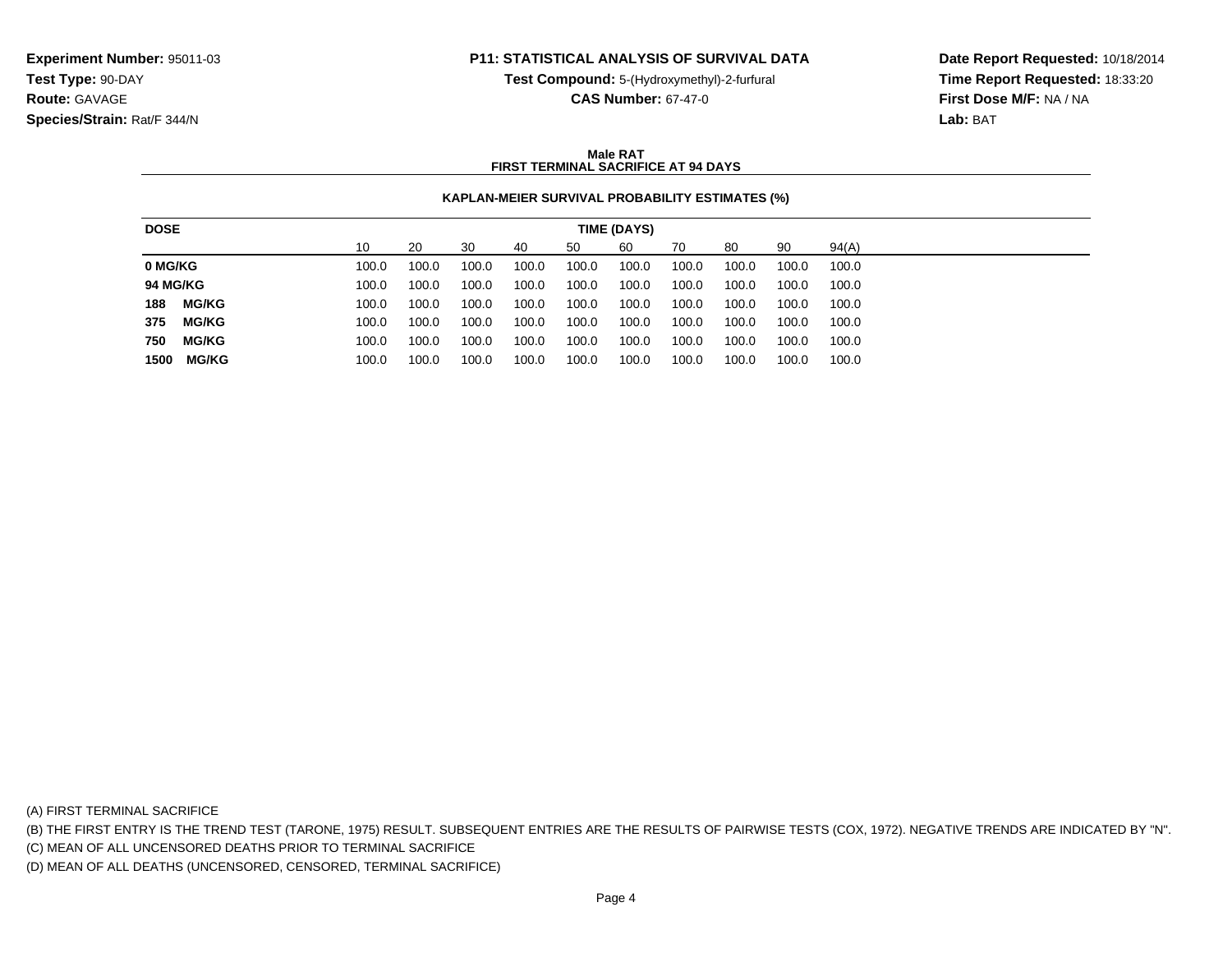# **P11: STATISTICAL ANALYSIS OF SURVIVAL DATA**

**Test Compound:** 5-(Hydroxymethyl)-2-furfural **CAS Number:** 67-47-0

**Date Report Requested:** 10/18/2014**Time Report Requested:** 18:33:20**First Dose M/F:** NA / NA**Lab:** BAT

### **Male RATFIRST TERMINAL SACRIFICE AT 94 DAYS**

### **SURVIVAL SUMMARY STATISTICS**

| <b>DOSE</b>                           | 0 MG/KG                | <b>94 MG/KG</b> | <b>MG/KG</b><br>188    | 375<br><b>MG/KG</b> |
|---------------------------------------|------------------------|-----------------|------------------------|---------------------|
| SURVIVAL AT END OF STUDY              | 100.0%                 | 100.0%          | 100.0%                 | 100.0%              |
| (KAPLAN-MEIER)                        |                        |                 |                        |                     |
| <b>SIGNIFICANCE (B)</b>               | $\cdots \cdots \cdots$ | -----           | $\cdots \cdots \cdots$ | ------              |
| (LIFE TABLE)                          |                        |                 |                        |                     |
| <b>MEAN DAY OF NATURAL DEATHS (C)</b> |                        |                 |                        |                     |
| (STANDARD ERROR)                      | (.)                    | $\cdot$         | (.)                    | (.)                 |
| <b>MEAN LIFE SPAN (D)</b>             | 94.0                   | 94.0            | 94.0                   | 94.0                |
| (STANDARD ERROR)                      | (0.0)                  | (0.0)           | (0.0)                  | (0.0)               |

(A) FIRST TERMINAL SACRIFICE

(B) THE FIRST ENTRY IS THE TREND TEST (TARONE, 1975) RESULT. SUBSEQUENT ENTRIES ARE THE RESULTS OF PAIRWISE TESTS (COX, 1972). NEGATIVE TRENDS ARE INDICATED BY "N".

(C) MEAN OF ALL UNCENSORED DEATHS PRIOR TO TERMINAL SACRIFICE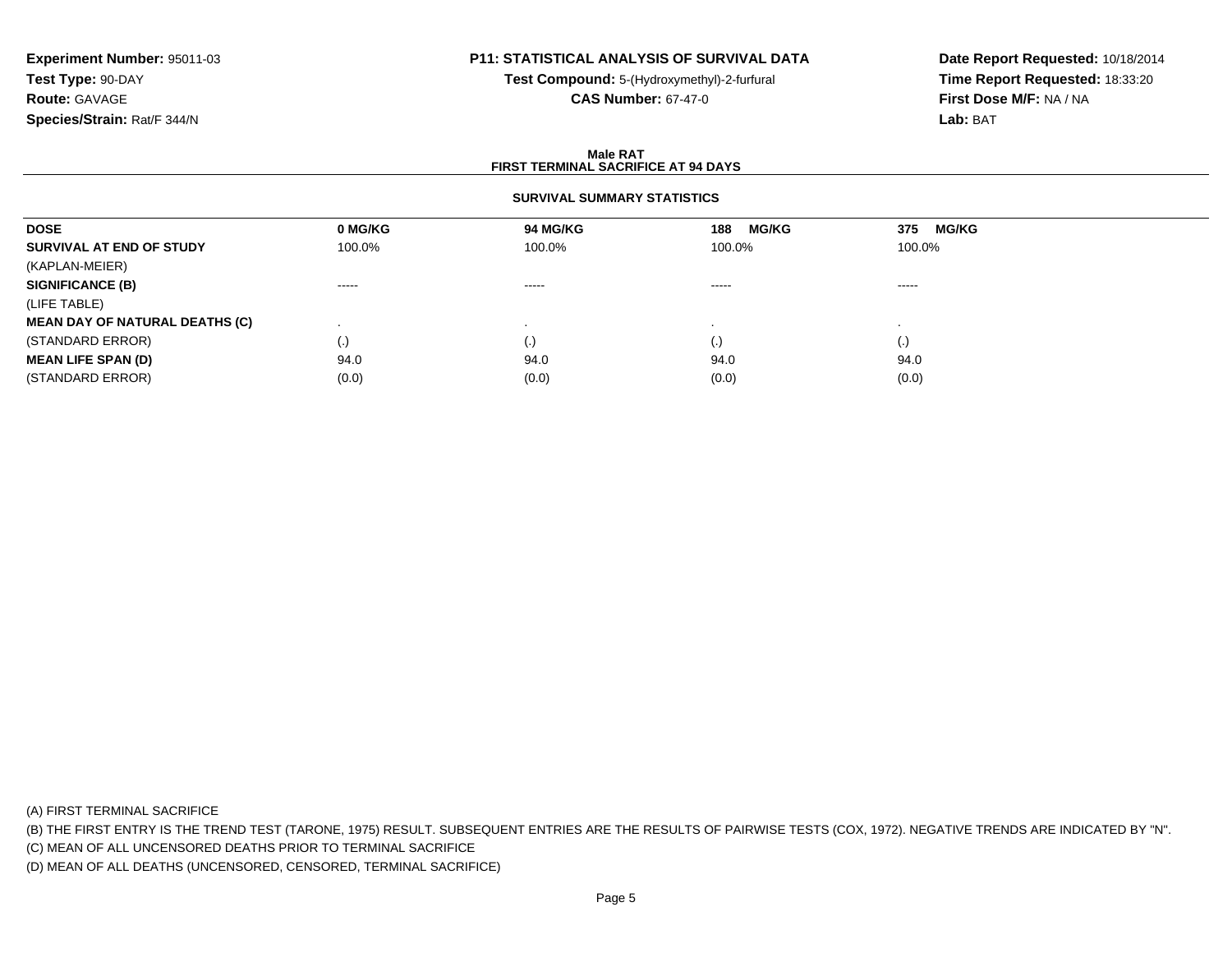## **P11: STATISTICAL ANALYSIS OF SURVIVAL DATA**

**Test Compound:** 5-(Hydroxymethyl)-2-furfural **CAS Number:** 67-47-0

**Date Report Requested:** 10/18/2014**Time Report Requested:** 18:33:20**First Dose M/F:** NA / NA**Lab:** BAT

### **Male RATFIRST TERMINAL SACRIFICE AT 94 DAYS**

## **SURVIVAL SUMMARY STATISTICS**

| <b>DOSE</b>                           | <b>MG/KG</b><br>750 | <b>MG/KG</b><br>1500 |
|---------------------------------------|---------------------|----------------------|
| SURVIVAL AT END OF STUDY              | 100.0%              | 100.0%               |
| (KAPLAN-MEIER)                        |                     |                      |
| <b>SIGNIFICANCE (B)</b>               | -----               | $\cdots$             |
| (LIFE TABLE)                          |                     |                      |
| <b>MEAN DAY OF NATURAL DEATHS (C)</b> |                     |                      |
| (STANDARD ERROR)                      | (.)                 | $\left( .\right)$    |
| <b>MEAN LIFE SPAN (D)</b>             | 94.0                | 86.2                 |
| (STANDARD ERROR)                      | (0.0)               | (7.8)                |

(A) FIRST TERMINAL SACRIFICE

(B) THE FIRST ENTRY IS THE TREND TEST (TARONE, 1975) RESULT. SUBSEQUENT ENTRIES ARE THE RESULTS OF PAIRWISE TESTS (COX, 1972). NEGATIVE TRENDS ARE INDICATED BY "N".

(C) MEAN OF ALL UNCENSORED DEATHS PRIOR TO TERMINAL SACRIFICE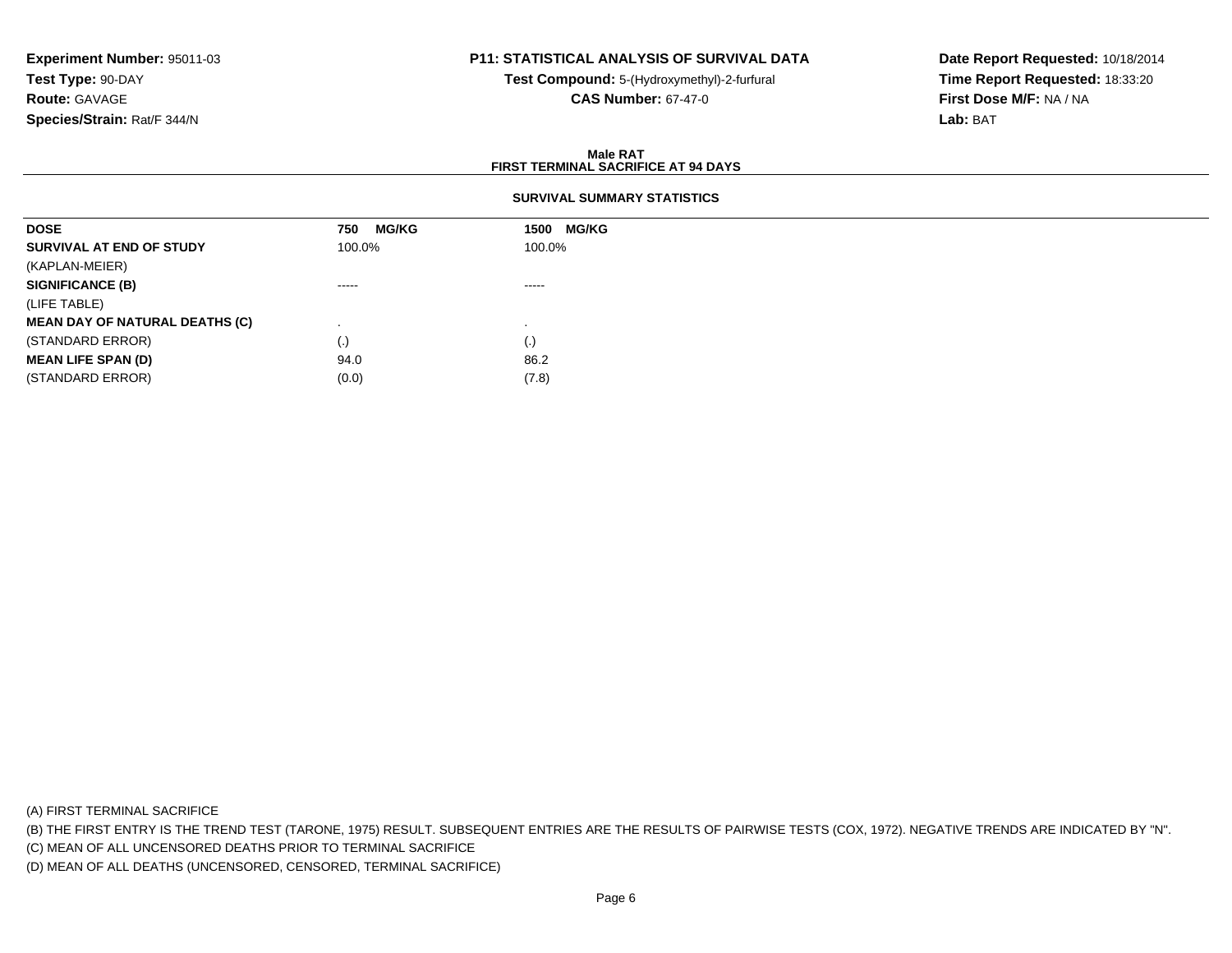**Test Compound:** 5-(Hydroxymethyl)-2-furfural **CAS Number:** 67-47-0

**Date Report Requested:** 10/18/2014**Time Report Requested:** 18:33:20**First Dose M/F:** NA / NA**Lab:** BAT

# **Female RATFIRST TERMINAL SACRIFICE AT 94 DAYS**

| UNCENSORED DEATHS 0 | CENSORED DEATHS 0        | <b>TERMINAL 10</b> |                                  |
|---------------------|--------------------------|--------------------|----------------------------------|
|                     |                          |                    |                                  |
|                     |                          |                    |                                  |
|                     |                          |                    |                                  |
|                     |                          |                    |                                  |
|                     |                          |                    |                                  |
| UNCENSORED DEATHS 0 | CENSORED DEATHS 0        | <b>TERMINAL 10</b> |                                  |
|                     |                          |                    |                                  |
|                     |                          |                    |                                  |
|                     |                          |                    |                                  |
|                     |                          |                    |                                  |
|                     |                          |                    |                                  |
| UNCENSORED DEATHS 0 | CENSORED DEATHS 0        | <b>TERMINAL 10</b> |                                  |
|                     |                          |                    |                                  |
|                     |                          |                    |                                  |
|                     |                          |                    |                                  |
|                     |                          |                    |                                  |
|                     |                          |                    |                                  |
| UNCENSORED DEATHS 0 | <b>CENSORED DEATHS 0</b> | <b>TERMINAL 10</b> |                                  |
|                     |                          |                    |                                  |
|                     |                          |                    |                                  |
|                     |                          |                    |                                  |
|                     |                          |                    |                                  |
|                     |                          |                    | INDIVIDUAL SURVIVAL TIMES (DAYS) |

(A) FIRST TERMINAL SACRIFICE

(B) THE FIRST ENTRY IS THE TREND TEST (TARONE, 1975) RESULT. SUBSEQUENT ENTRIES ARE THE RESULTS OF PAIRWISE TESTS (COX, 1972). NEGATIVE TRENDS ARE INDICATED BY "N".

(C) MEAN OF ALL UNCENSORED DEATHS PRIOR TO TERMINAL SACRIFICE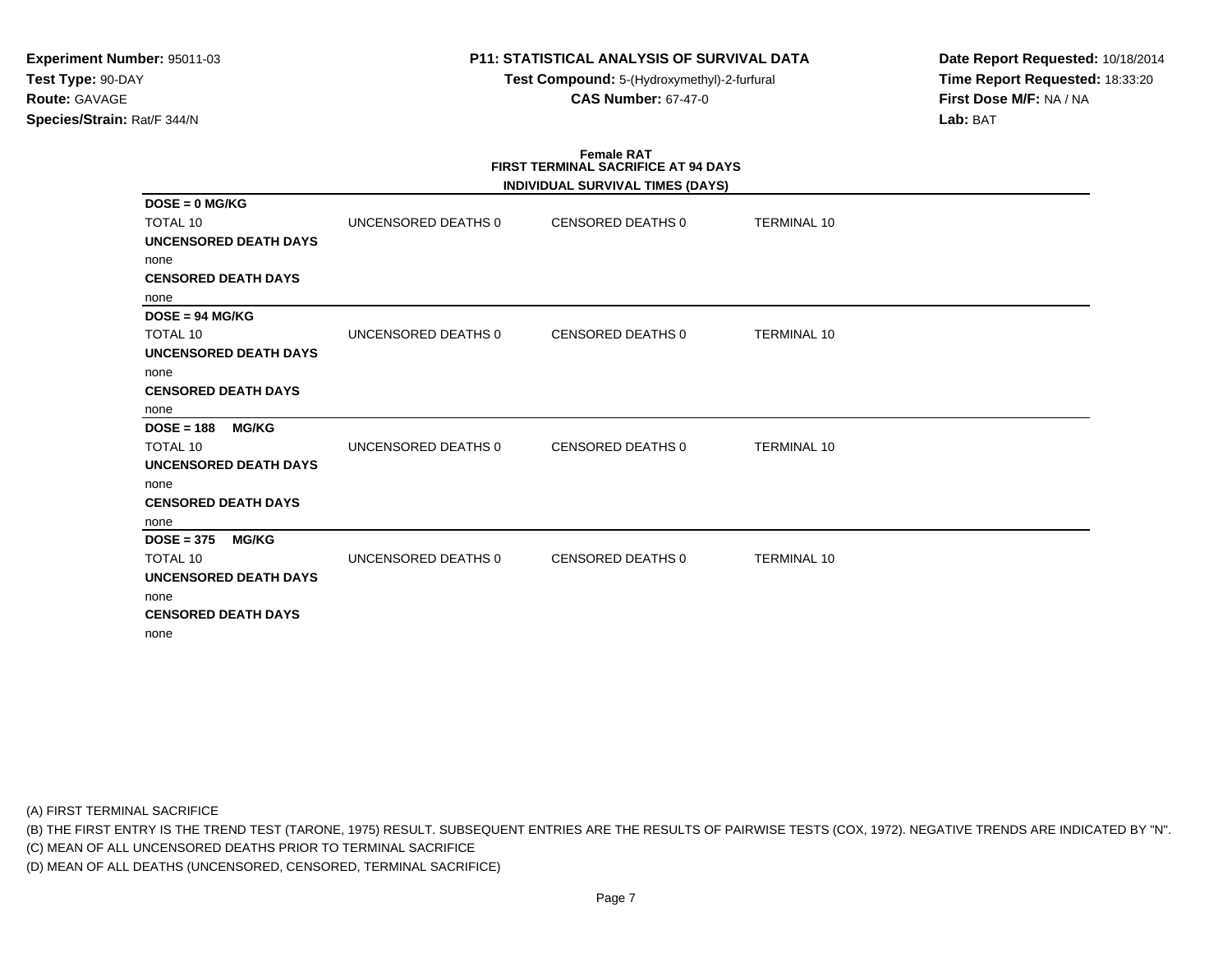**Test Compound:** 5-(Hydroxymethyl)-2-furfural **CAS Number:** 67-47-0

**Date Report Requested:** 10/18/2014**Time Report Requested:** 18:33:20**First Dose M/F:** NA / NA**Lab:** BAT

### **Female RAT FIRST TERMINAL SACRIFICE AT 94 DAYSINDIVIDUAL SURVIVAL TIMES (DAYS)**

| <b>DOSE = 750</b><br><b>MG/KG</b>  |                     |                   |                    |
|------------------------------------|---------------------|-------------------|--------------------|
| TOTAL 10                           | UNCENSORED DEATHS 0 | CENSORED DEATHS 0 | <b>TERMINAL 10</b> |
| <b>UNCENSORED DEATH DAYS</b>       |                     |                   |                    |
| none                               |                     |                   |                    |
| <b>CENSORED DEATH DAYS</b>         |                     |                   |                    |
| none                               |                     |                   |                    |
|                                    |                     |                   |                    |
| <b>DOSE = 1500</b><br><b>MG/KG</b> |                     |                   |                    |
| TOTAL 10                           | UNCENSORED DEATHS 3 | CENSORED DEATHS 0 | <b>TERMINAL 7</b>  |
| <b>UNCENSORED DEATH DAYS</b>       |                     |                   |                    |
| 29<br>92<br>4                      |                     |                   |                    |
|                                    |                     |                   |                    |
| <b>CENSORED DEATH DAYS</b><br>none |                     |                   |                    |

(A) FIRST TERMINAL SACRIFICE

(B) THE FIRST ENTRY IS THE TREND TEST (TARONE, 1975) RESULT. SUBSEQUENT ENTRIES ARE THE RESULTS OF PAIRWISE TESTS (COX, 1972). NEGATIVE TRENDS ARE INDICATED BY "N".

(C) MEAN OF ALL UNCENSORED DEATHS PRIOR TO TERMINAL SACRIFICE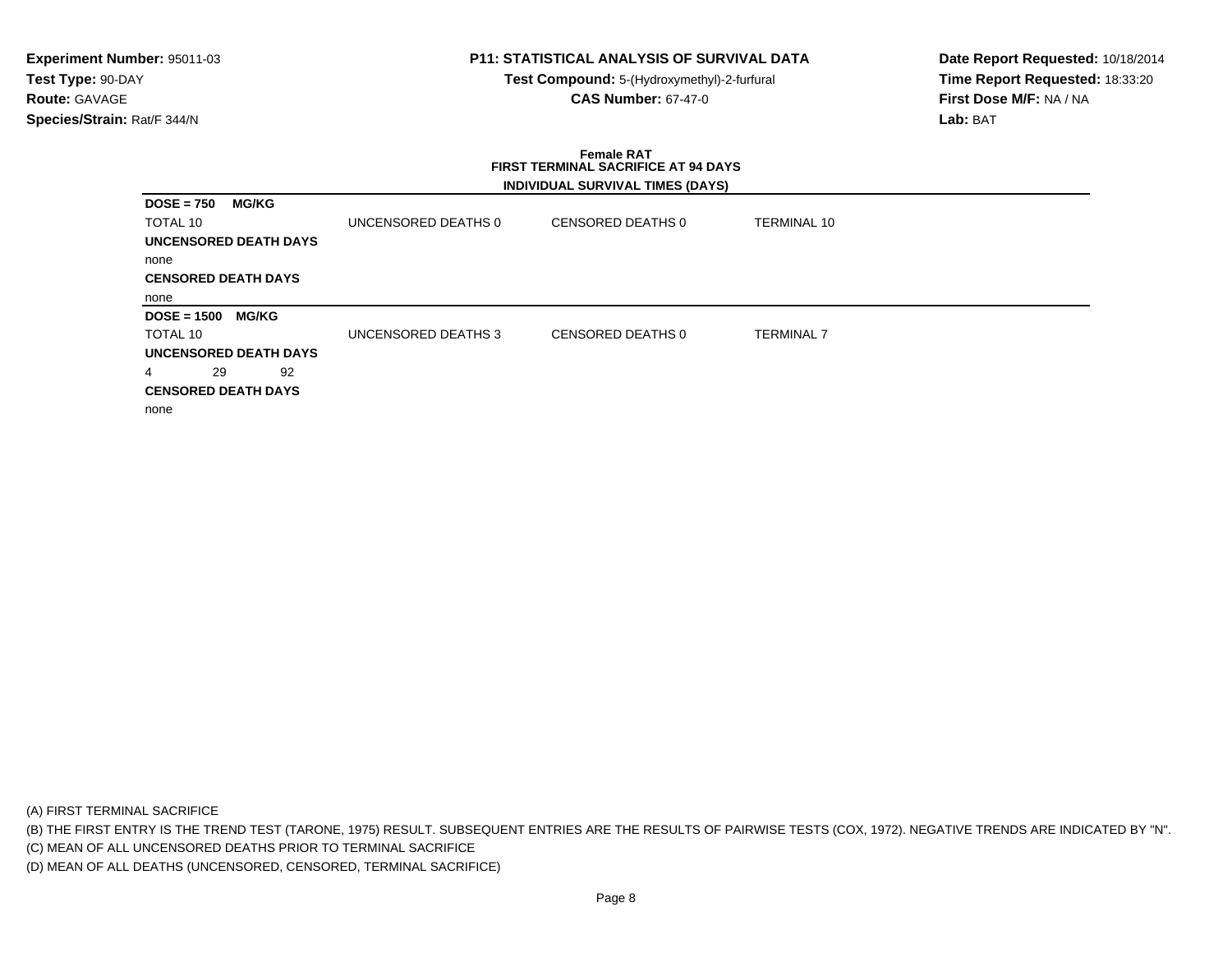**Test Compound:** 5-(Hydroxymethyl)-2-furfural

**CAS Number:** 67-47-0

**Date Report Requested:** 10/18/2014**Time Report Requested:** 18:33:20**First Dose M/F:** NA / NA**Lab:** BAT

### **Female RATFIRST TERMINAL SACRIFICE AT 94 DAYS**

## **KAPLAN-MEIER SURVIVAL PROBABILITY ESTIMATES (%)**

| 10<br>90<br>94(A)<br>20<br>30<br>60<br>50<br>80<br>40<br>70<br>100.0<br>100.0<br>100.0<br>100.0<br>100.0<br>100.0<br>100.0<br>100.0<br>100.0<br>100.0 |
|-------------------------------------------------------------------------------------------------------------------------------------------------------|
| 0 MG/KG                                                                                                                                               |
|                                                                                                                                                       |
| <b>94 MG/KG</b><br>100.0<br>100.0<br>100.0<br>100.0<br>100.0<br>100.0<br>100.0<br>100.0<br>100.0<br>100.0                                             |
| <b>MG/KG</b><br>188<br>100.0<br>100.0<br>100.0<br>100.0<br>100.0<br>100.0<br>100.0<br>100.0<br>100.0<br>100.0                                         |
| <b>MG/KG</b><br>375<br>100.0<br>100.0<br>100.0<br>100.0<br>100.0<br>100.0<br>100.0<br>100.0<br>100.0<br>100.0                                         |
| 750<br><b>MG/KG</b><br>100.0<br>100.0<br>100.0<br>100.0<br>100.0<br>100.0<br>100.0<br>100.0<br>100.0<br>100.0                                         |
| <b>MG/KG</b><br>1500<br>80.0<br>90.0<br>80.0<br>80.0<br>80.0<br>90.0<br>80.0<br>80.0<br>80.0<br>70.0                                                  |

(A) FIRST TERMINAL SACRIFICE

(B) THE FIRST ENTRY IS THE TREND TEST (TARONE, 1975) RESULT. SUBSEQUENT ENTRIES ARE THE RESULTS OF PAIRWISE TESTS (COX, 1972). NEGATIVE TRENDS ARE INDICATED BY "N".

(C) MEAN OF ALL UNCENSORED DEATHS PRIOR TO TERMINAL SACRIFICE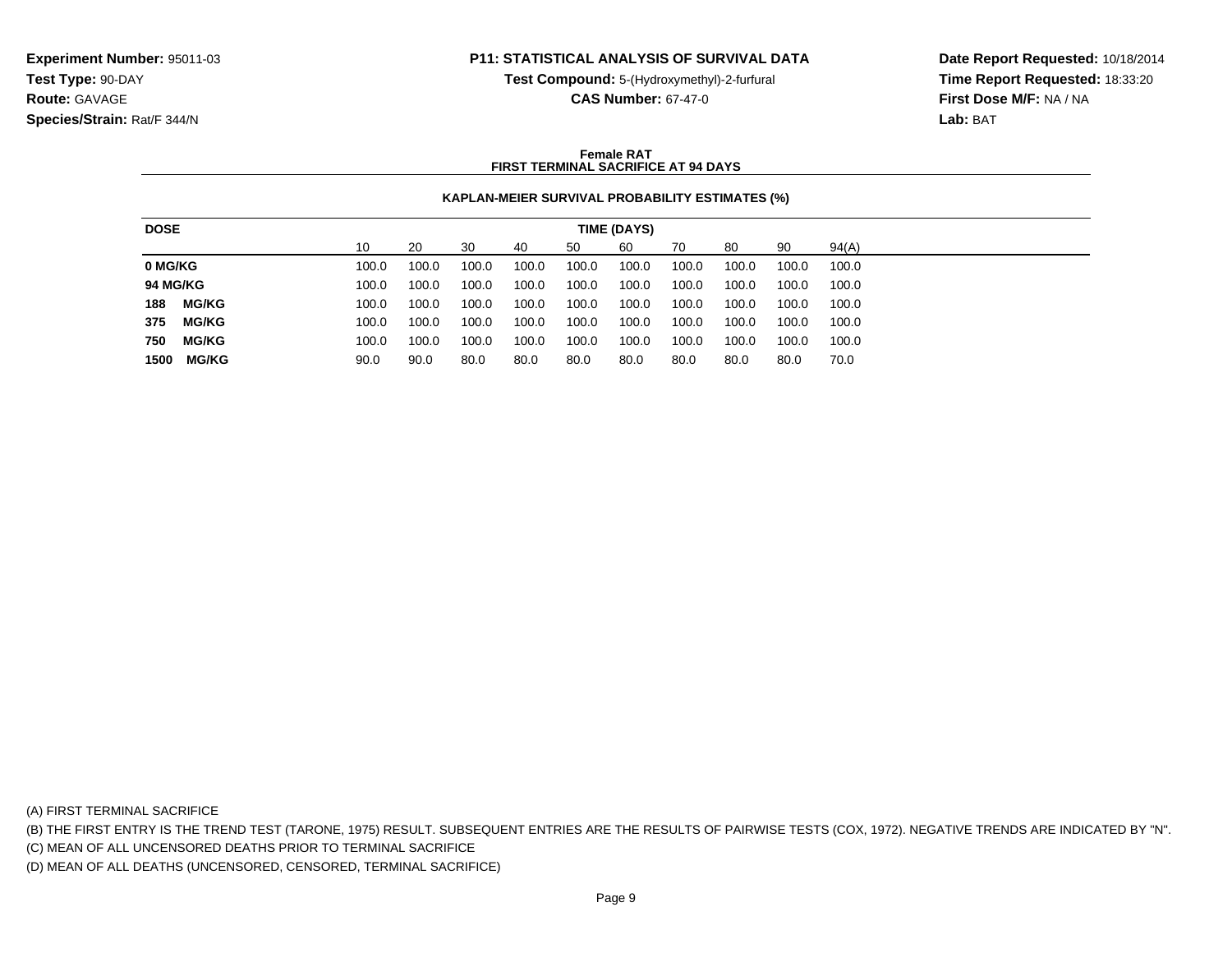# **P11: STATISTICAL ANALYSIS OF SURVIVAL DATA**

**Test Compound:** 5-(Hydroxymethyl)-2-furfural **CAS Number:** 67-47-0

**Date Report Requested:** 10/18/2014**Time Report Requested:** 18:33:20**First Dose M/F:** NA / NA**Lab:** BAT

### **Female RATFIRST TERMINAL SACRIFICE AT 94 DAYS**

## **SURVIVAL SUMMARY STATISTICS**

| <b>DOSE</b>                           | 0 MG/KG   | 94 MG/KG                                                                                                                                                                                                                                                                                                                                                                                                                                                                               | <b>MG/KG</b><br>188 | <b>MG/KG</b><br>375                                                                                                                                                                                                                                                                                                                                                                                                                                                                    |  |
|---------------------------------------|-----------|----------------------------------------------------------------------------------------------------------------------------------------------------------------------------------------------------------------------------------------------------------------------------------------------------------------------------------------------------------------------------------------------------------------------------------------------------------------------------------------|---------------------|----------------------------------------------------------------------------------------------------------------------------------------------------------------------------------------------------------------------------------------------------------------------------------------------------------------------------------------------------------------------------------------------------------------------------------------------------------------------------------------|--|
| SURVIVAL AT END OF STUDY              | 100.0%    | 100.0%                                                                                                                                                                                                                                                                                                                                                                                                                                                                                 | 100.0%              | 100.0%                                                                                                                                                                                                                                                                                                                                                                                                                                                                                 |  |
| (KAPLAN-MEIER)                        |           |                                                                                                                                                                                                                                                                                                                                                                                                                                                                                        |                     |                                                                                                                                                                                                                                                                                                                                                                                                                                                                                        |  |
| <b>SIGNIFICANCE (B)</b>               | $P=0.002$ | $\begin{array}{cccccccccccccc} \multicolumn{2}{c}{} & \multicolumn{2}{c}{} & \multicolumn{2}{c}{} & \multicolumn{2}{c}{} & \multicolumn{2}{c}{} & \multicolumn{2}{c}{} & \multicolumn{2}{c}{} & \multicolumn{2}{c}{} & \multicolumn{2}{c}{} & \multicolumn{2}{c}{} & \multicolumn{2}{c}{} & \multicolumn{2}{c}{} & \multicolumn{2}{c}{} & \multicolumn{2}{c}{} & \multicolumn{2}{c}{} & \multicolumn{2}{c}{} & \multicolumn{2}{c}{} & \multicolumn{2}{c}{} & \multicolumn{2}{c}{} & \$ | $\cdots$            | $\begin{array}{cccccccccccccc} \multicolumn{2}{c}{} & \multicolumn{2}{c}{} & \multicolumn{2}{c}{} & \multicolumn{2}{c}{} & \multicolumn{2}{c}{} & \multicolumn{2}{c}{} & \multicolumn{2}{c}{} & \multicolumn{2}{c}{} & \multicolumn{2}{c}{} & \multicolumn{2}{c}{} & \multicolumn{2}{c}{} & \multicolumn{2}{c}{} & \multicolumn{2}{c}{} & \multicolumn{2}{c}{} & \multicolumn{2}{c}{} & \multicolumn{2}{c}{} & \multicolumn{2}{c}{} & \multicolumn{2}{c}{} & \multicolumn{2}{c}{} & \$ |  |
| (LIFE TABLE)                          |           |                                                                                                                                                                                                                                                                                                                                                                                                                                                                                        |                     |                                                                                                                                                                                                                                                                                                                                                                                                                                                                                        |  |
| <b>MEAN DAY OF NATURAL DEATHS (C)</b> |           |                                                                                                                                                                                                                                                                                                                                                                                                                                                                                        |                     |                                                                                                                                                                                                                                                                                                                                                                                                                                                                                        |  |
| (STANDARD ERROR)                      | (.)       | ( • )                                                                                                                                                                                                                                                                                                                                                                                                                                                                                  | $\left( . \right)$  | $\left( . \right)$                                                                                                                                                                                                                                                                                                                                                                                                                                                                     |  |
| <b>MEAN LIFE SPAN (D)</b>             | 94.0      | 94.0                                                                                                                                                                                                                                                                                                                                                                                                                                                                                   | 94.0                | 94.0                                                                                                                                                                                                                                                                                                                                                                                                                                                                                   |  |
| (STANDARD ERROR)                      | (0.0)     | (0.0)                                                                                                                                                                                                                                                                                                                                                                                                                                                                                  | (0.0)               | (0.0)                                                                                                                                                                                                                                                                                                                                                                                                                                                                                  |  |

(A) FIRST TERMINAL SACRIFICE

(B) THE FIRST ENTRY IS THE TREND TEST (TARONE, 1975) RESULT. SUBSEQUENT ENTRIES ARE THE RESULTS OF PAIRWISE TESTS (COX, 1972). NEGATIVE TRENDS ARE INDICATED BY "N".

(C) MEAN OF ALL UNCENSORED DEATHS PRIOR TO TERMINAL SACRIFICE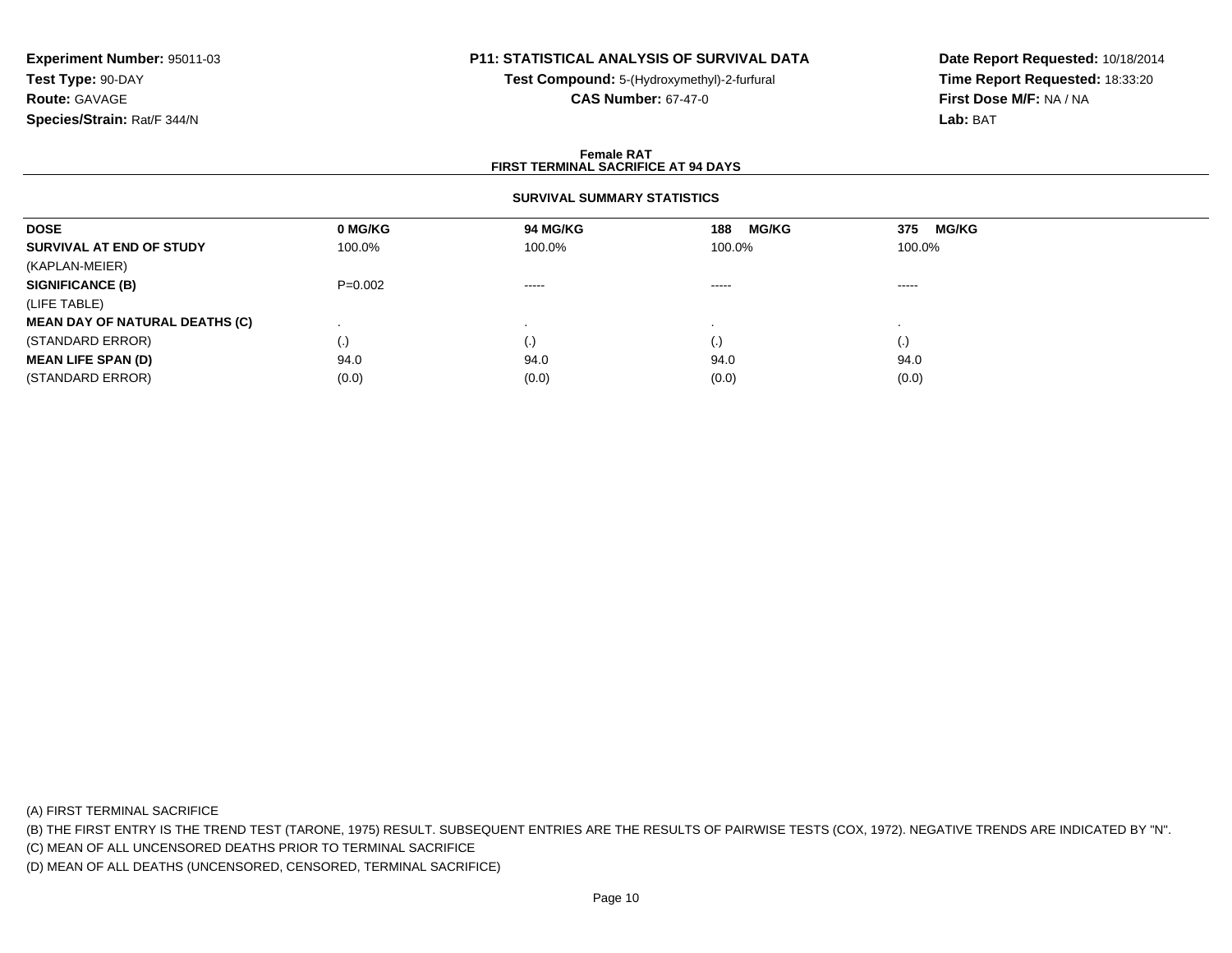## **P11: STATISTICAL ANALYSIS OF SURVIVAL DATA**

**Test Compound:** 5-(Hydroxymethyl)-2-furfural **CAS Number:** 67-47-0

**Date Report Requested:** 10/18/2014**Time Report Requested:** 18:33:20**First Dose M/F:** NA / NA**Lab:** BAT

#### **Female RATFIRST TERMINAL SACRIFICE AT 94 DAYS**

## **SURVIVAL SUMMARY STATISTICS**

| <b>DOSE</b>                           | <b>MG/KG</b><br>750 | <b>MG/KG</b><br>1500 |
|---------------------------------------|---------------------|----------------------|
| SURVIVAL AT END OF STUDY              | 100.0%              | 70.0%                |
| (KAPLAN-MEIER)                        |                     |                      |
| <b>SIGNIFICANCE (B)</b>               | $\cdots$            | $P=0.210$            |
| (LIFE TABLE)                          |                     |                      |
| <b>MEAN DAY OF NATURAL DEATHS (C)</b> |                     | 41.7                 |
| (STANDARD ERROR)                      | $\cdot$             | (26.2)               |
| <b>MEAN LIFE SPAN (D)</b>             | 94.0                | 78.3                 |
| (STANDARD ERROR)                      | (0.0)               | (10.5)               |

(A) FIRST TERMINAL SACRIFICE

(B) THE FIRST ENTRY IS THE TREND TEST (TARONE, 1975) RESULT. SUBSEQUENT ENTRIES ARE THE RESULTS OF PAIRWISE TESTS (COX, 1972). NEGATIVE TRENDS ARE INDICATED BY "N".

(C) MEAN OF ALL UNCENSORED DEATHS PRIOR TO TERMINAL SACRIFICE